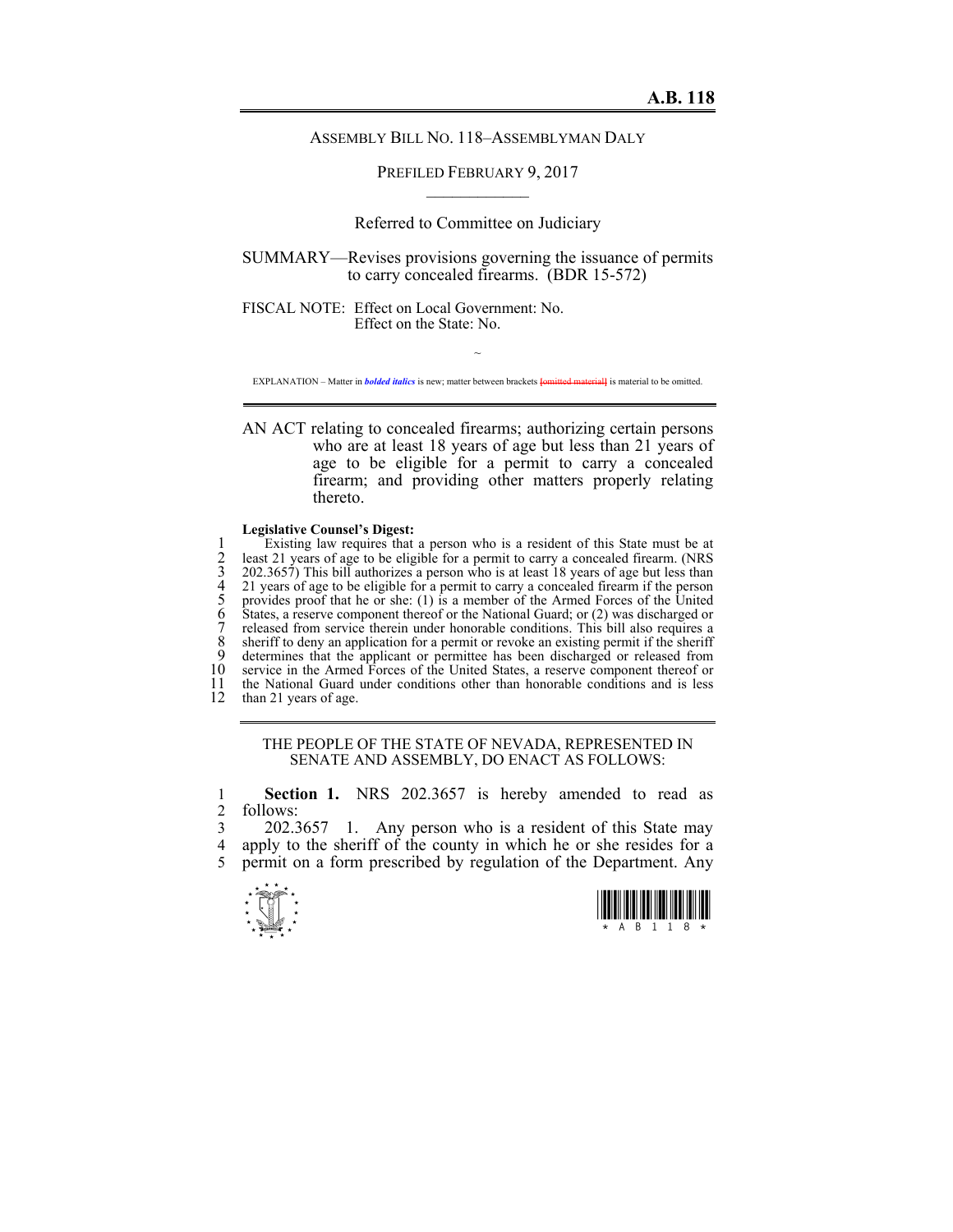1 person who is not a resident of this State may apply to the sheriff of 2 any county in this State for a permit on a form prescribed by any county in this State for a permit on a form prescribed by 3 regulation of the Department. Application forms for permits must be 4 furnished by the sheriff of each county upon request.

5 2. A person applying for a permit may submit one application 6 and obtain one permit to carry all handguns owned by the person. 7 The person must not be required to list and identify on the 8 application each handgun owned by the person. A permit is valid for 9 any handgun which is owned or thereafter obtained by the person to 10 whom the permit is issued.

11 3. Except as otherwise provided in this section, the sheriff shall 12 issue a permit to any person who is qualified to possess a handgun 13 under state and federal law, who submits an application in 14 accordance with the provisions of this section and who:

15 (a) Is **[**21**]** *:* 

16 *(1) Twenty-one* years of age or older; *or*  17 *(2) At least 18 years of age but less than 21 years of age if*  18 *the person:* 

19 *(I) Is a member of the Armed Forces of the United*  20 *States, a reserve component thereof or the National Guard; or* 

21 *(II) Was discharged or released from service in the*  22 *Armed Forces of the United States, a reserve component thereof*  23 *or the National Guard under honorable conditions;* 

24 (b) Is not prohibited from possessing a firearm pursuant to NRS 25 202.360; and

26 (c) Demonstrates competence with handguns by presenting a 27 certificate or other documentation to the sheriff which shows that 28 the applicant:

29 (1) Successfully completed a course in firearm safety 30 approved by a sheriff in this State; or

31 (2) Successfully completed a course in firearm safety offered 32 by a federal, state or local law enforcement agency, community 33 college, university or national organization that certifies instructors 34 in firearm safety.

 $35 \rightarrow$  Such a course must include instruction in the use of handguns 36 and in the laws of this State relating to the use of a firearm. A sheriff 37 may not approve a course in firearm safety pursuant to subparagraph 38 (1) unless the sheriff determines that the course meets any standards 39 that are established by the Nevada Sheriffs' and Chiefs' Association 40 or, if the Nevada Sheriffs' and Chiefs' Association ceases to exist, 41 its legal successor.

42 4. The sheriff shall deny an application or revoke a permit if 43 the sheriff determines that the applicant or permittee:

44 (a) Has an outstanding warrant for his or her arrest.

45 (b) Has been judicially declared incompetent or insane.



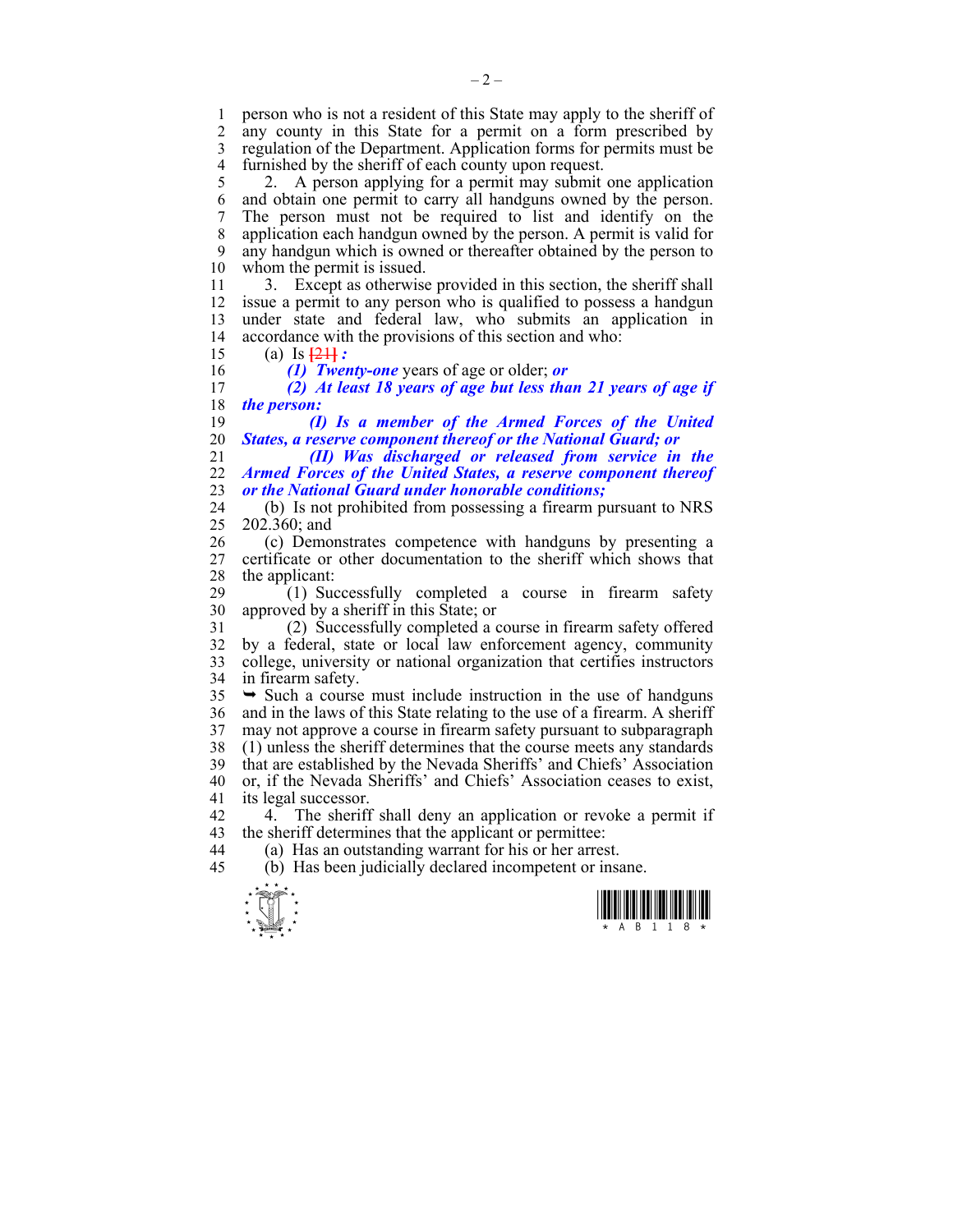1 (c) Has been voluntarily or involuntarily admitted to a mental health facility during the immediately preceding 5 years.

3 (d) Has habitually used intoxicating liquor or a controlled 4 substance to the extent that his or her normal faculties are impaired.<br>5 For the purposes of this paragraph, it is presumed that a person has 5 For the purposes of this paragraph, it is presumed that a person has 6 so used intoxicating liquor or a controlled substance if, during the 7 immediately preceding 5 years, the person has been:

8 (1) Convicted of violating the provisions of NRS 484C.110; 9 or

10 (2) Committed for treatment pursuant to NRS 458.290 to 11 458.350, inclusive.

12 (e) Has been convicted of a crime involving the use or 13 threatened use of force or violence punishable as a misdemeanor 14 under the laws of this or any other state, or a territory or possession 15 of the United States at any time during the immediately preceding 3 16 years.

17 (f) Has been convicted of a felony in this State or under the laws 18 of any state, territory or possession of the United States.

19 (g) Has been convicted of a crime involving domestic violence 20 or stalking, or is currently subject to a restraining order, injunction 21 or other order for protection against domestic violence.

22 (h) Is currently on parole or probation from a conviction 23 obtained in this State or in any other state or territory or possession 24 of the United States.

25 (i) Has, within the immediately preceding 5 years, been subject 26 to any requirements imposed by a court of this State or of any other 27 state or territory or possession of the United States, as a condition to 28 the court's:

29 (1) Withholding of the entry of judgment for a conviction of 30 a felony; or

31 (2) Suspension of sentence for the conviction of a felony.

32 (j) Has made a false statement on any application for a permit or 33 for the renewal of a permit.

*(k) Has been discharged or released from service in the Armed Forces of the United States, a reserve component thereof or the National Guard under conditions other than honorable conditions and is less than 21 years of age.* 

38 5. The sheriff may deny an application or revoke a permit if the 39 sheriff receives a sworn affidavit stating articulable facts based upon 40 personal knowledge from any natural person who is 18 years of age 41 or older that the applicant or permittee has or may have committed 42 an offense or engaged in any other activity specified in subsection 4 43 which would preclude the issuance of a permit to the applicant or 44 require the revocation of a permit pursuant to this section.